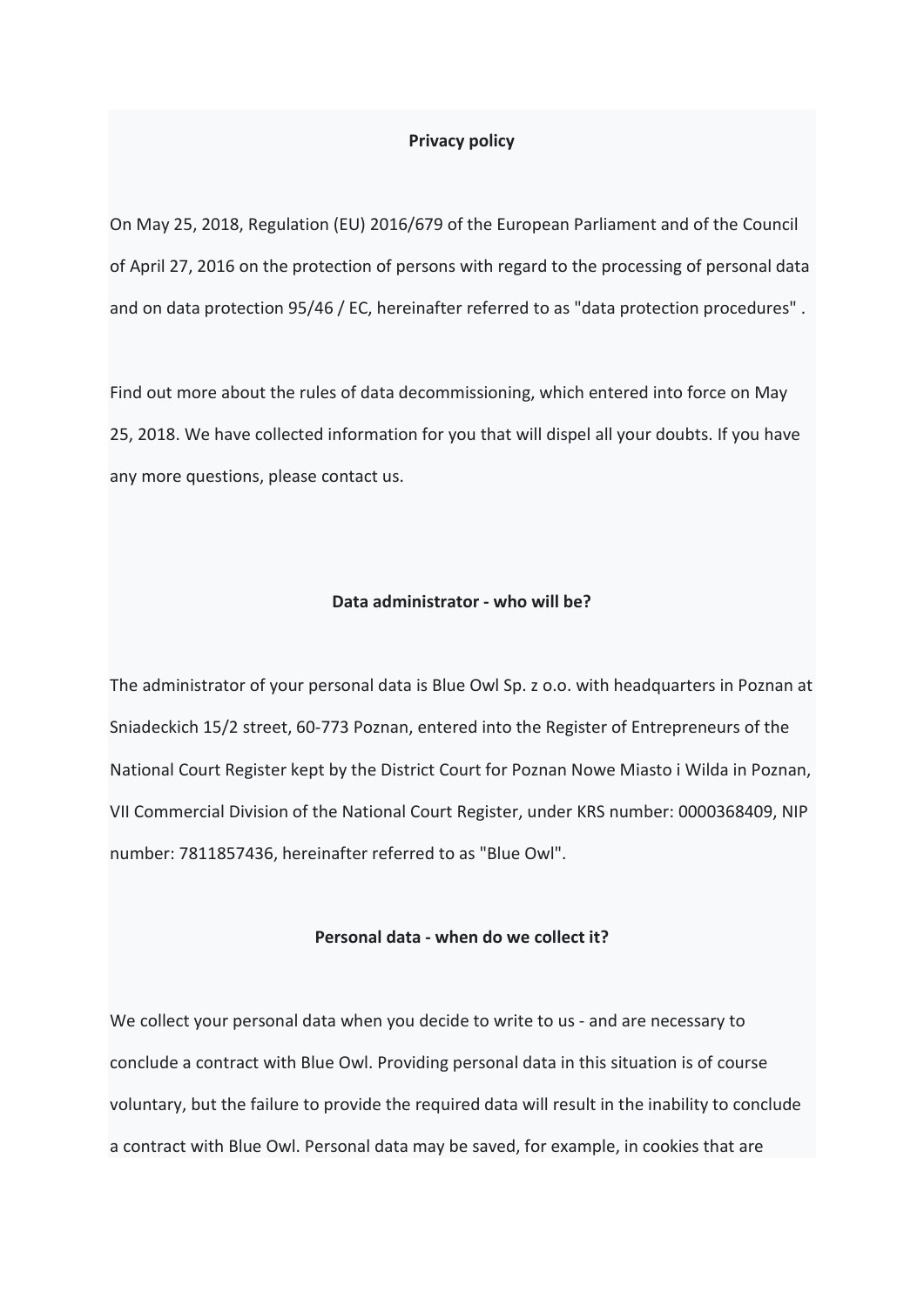installed or installed by our trusted partners on our websites and devices that you use to use our offer.

Blue Owl will process the following personal data: name and surname, telephone number, email address, and cookies.

Personal data processed by Blue Owl will be stored for up to 2 years.

# **Purposes and grounds for processing your personal data by Blue Owl.**

We process your personal data for the following purposes:

a) performance of the contract for the provision of services specified by individual arrangements

b) in order to send commercial information by e-mail based on your consent - if it is expressed (the basis of Article 6 (1) (a) of the GDPR);

## **We want to process your personal data also to:**

- a) the services we provide were in response to what interests you;
- b) the content appearing on our websites was tailored to your interests;
- c) the advertisements we publish meet your needs and preferences;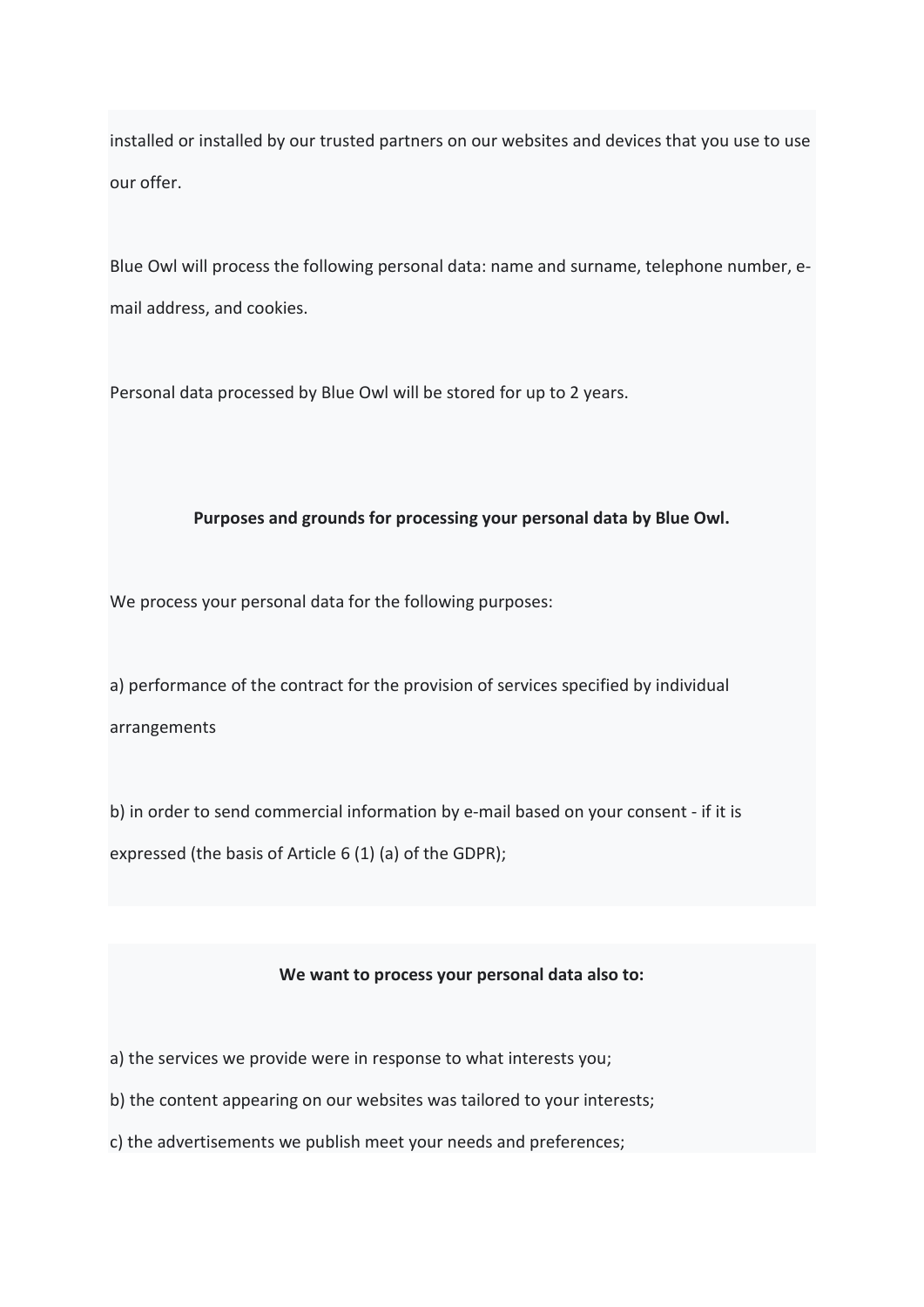d) the services we provide were not an area for abuse and fraud - the security of your data is of the utmost importance to us.

### **Disclosure of your data**

In order to provide services by Blue Owl, your personal data may be transferred to suppliers responsible for the operation of IT systems, or entities such as banks (including Alior Bank), entities providing accounting, legal, auditing, consulting and courier services.

## **Your rights in connection with the processing of personal data.**

Under certain legal requirements, you have the following rights:

a) right to information (GDPR Article 15);

- b) the right to rectification (Article 16 of the GDPR);
- c) the right to limit data processing (Article 18 of the GDPR);
- d) the right to data portability (Article 20 of the GDPR);
- e) the right to submit a complaint to the supervisory authority (Article 77 of the GDPR) the

complaint is addressed to the President of the Personal Data Protection Office, ul. Stawki 2,

- 00-193 Warsaw;
- f) the right to withdraw consent (Article 7 (3) of the GDPR)
- g) the right to object to certain data processing activities (Article 21 GDPR).

All matters regarding the above rights can be sent to our e-mail address:

j.sledzinski@blueowl.pl or by post to the Blue Owl registration address.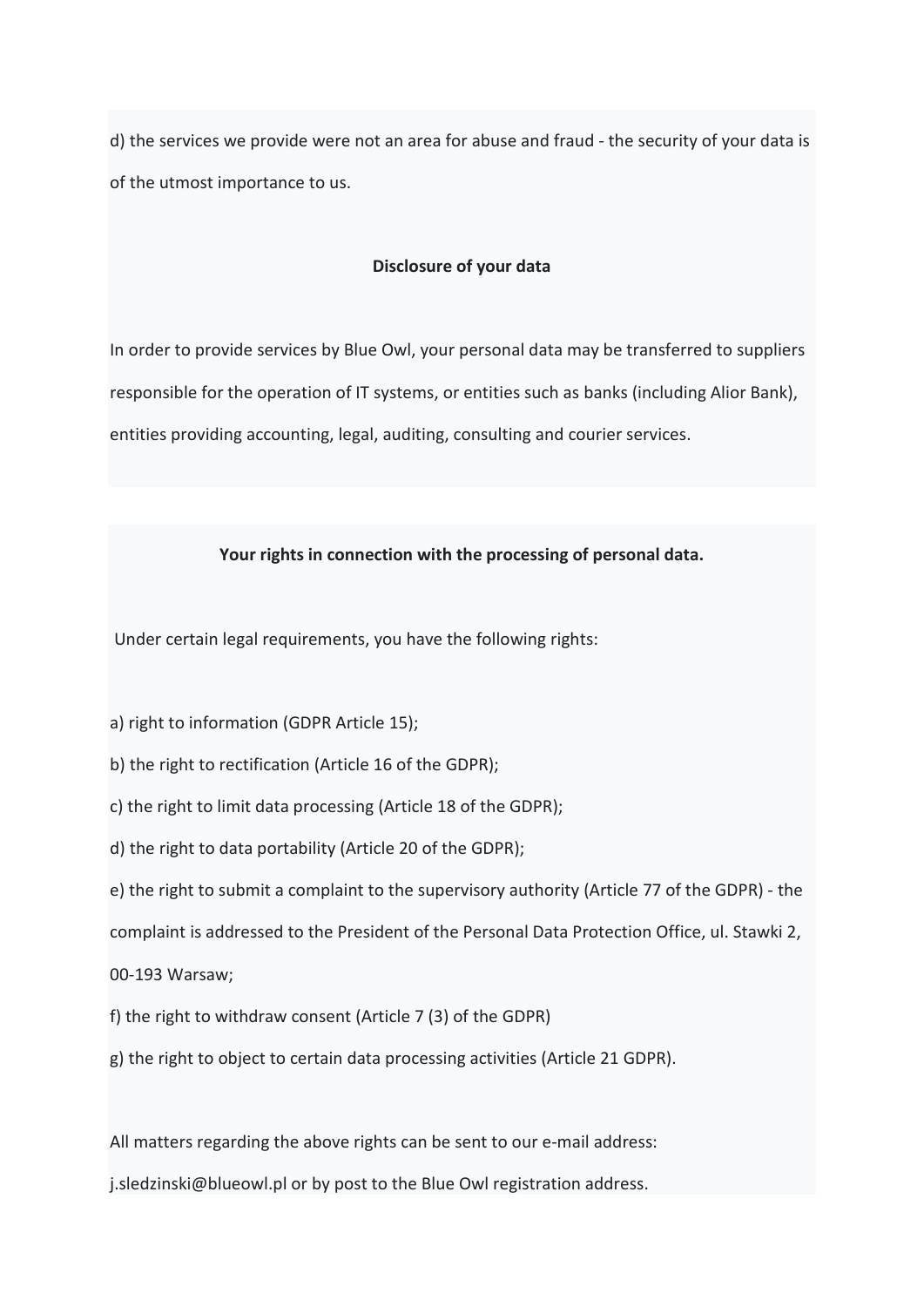Your request should, if possible, indicate precisely, in particular, what right you want to exercise and, if possible, what processing process your request concerns.

Your request will be answered within one month from the date of its receipt by Blue Owl. If it is necessary to extend this period, Blue Owl will inform you about the extended term and the reasons for such an extension. This extension may not, however, exceed 2 months.

#### **Cookies and other similar technologies.**

The entity that places information in the form of cookies (so-called cookies) and other similar technologies on the User's end device (e.g. computer, laptop, smartphone) and accesses them is the Administrator.

Cookies are IT data, in particular text files, which are stored on the website User's end device. Cookies usually contain the name of the website domain they come from, the storage time on the end device and a unique number.

Cookies are not used to identify the user and the user's identity is not determined on their basis.

The publisher's website may place a cookie in the browser, if the browser allows it. Importantly, browsers only allow the website to access cookies placed by that website, and not to files placed by other websites.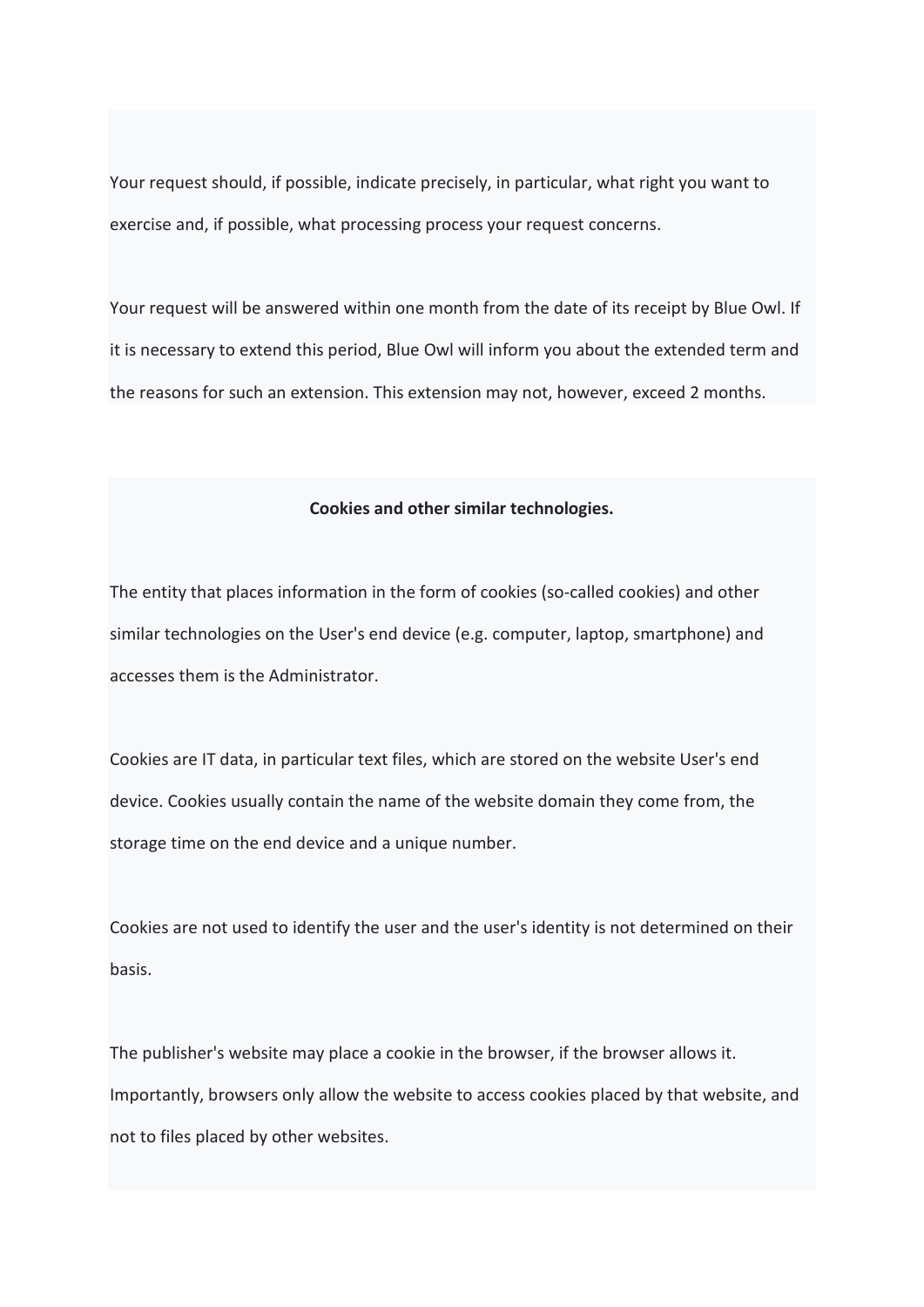### **Why do we use it?**

We use cookies and other similar technologies for the purposes of:

- provision of services,
- adjusting the content of websites and applications to the User's preferences and optimizing the use of websites - e.g. cookies allow, in particular, to recognize the User's device and properly display the website tailored to his individual needs;
- creating statistics that help to understand how Users use the website, which allows improving its structure and content;

### **Where to go for help**

Comprehensive information is available in the settings of the web browser software, e.g. Internet Explorer, Opera, Firefox, Chrome, etc.

Please be advised that restricting or disabling the use of cookies and other similar technologies may affect some of the functionalities available on our websites.

## **Additional information.**

Additional information on cookies and other technologies can be found, among others under the following address :szystociasteczkach.pl or in the Help section in the browser's menu.